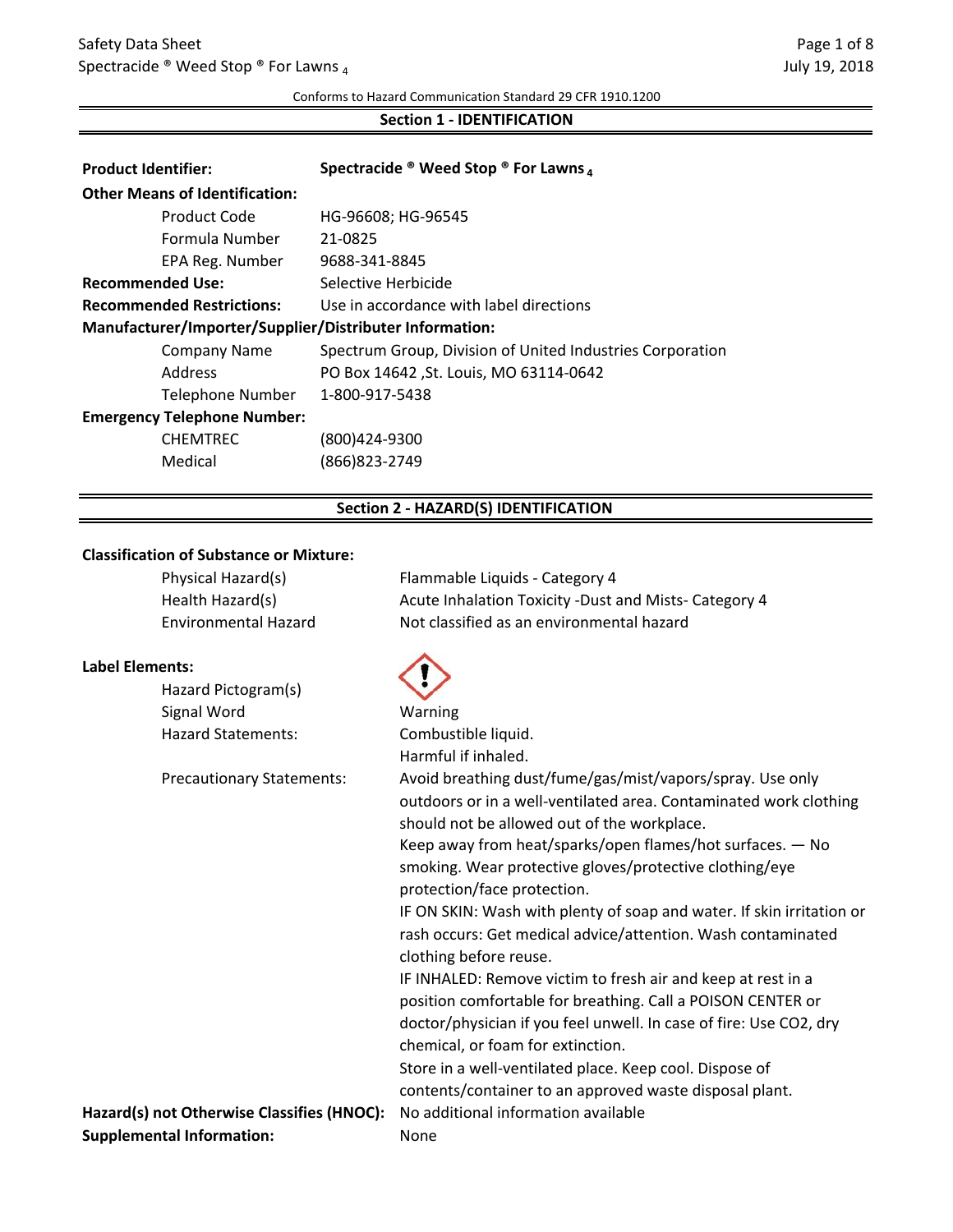## **Section 3 - COMPOSITION/INFORMATION ON INGREDIENTS**

| <b>Chemical Name</b>      | <b>Synonyms</b> | <b>CAS Number</b> | %      |
|---------------------------|-----------------|-------------------|--------|
| 2,4-D, dimethylamine salt | n/a             | 2008-39-1         | 0.342% |
| MCPP-p Dimethylamine salt | n/a             | 66423-09-4        | 0.123% |
| Dimethylamine Dicamba     | n/a             | 2300-66-5         | 0.032% |
| Sufentrazone              | n/a             | 122836-35-5       | 0.008% |

In accordance with paragraph (d) of 1910.1200, the exact percentage (concentration) has been withheld as a

## **Section 4 - FIRST-AID MEASURES**

| Inhalation:                                                                                                    | Move to fresh air in case of accidental inhalation of vapors or decomposition products. If<br>symptoms persist, call a physician.                                                                                             |
|----------------------------------------------------------------------------------------------------------------|-------------------------------------------------------------------------------------------------------------------------------------------------------------------------------------------------------------------------------|
| <b>Skin Contact:</b>                                                                                           | Wash off immediately with soap and plenty of water while removing all contaminated<br>clothes and shoes. Wash off immediately with plenty of water for at least 15 minutes. If<br>skin irritation persists, call a physician. |
| Eye Contact:                                                                                                   | Immediately flush with plenty of water. After initial flushing, remove any contact lenses<br>and continue flushing for at least 15 minutes. Keep eye wide open while rinsing. If<br>symptoms persist, call a physician.       |
| Ingestion:                                                                                                     | Do NOT induce vomiting. Clean mouth with water and drink afterwards plenty of water.<br>Never give anything by mouth to an unconscious person. Call a physician.                                                              |
| <b>Most Important</b><br>Symptoms/Effects,<br><b>Acute and Delayed:</b>                                        | No information available.                                                                                                                                                                                                     |
| <b>Indication of</b><br><b>Immediate Medical</b><br><b>Attention &amp; Special</b><br><b>Treatment Needed:</b> | Note to physicians: treat symptomatically.                                                                                                                                                                                    |

| <b>Suitable Extinguishing Media:</b>   | Use extinguishing measures that are appropriate to local<br>circumstances and the surrounding environment. Dry chemical,<br>CO2, alcohol-resistant foam or water spray. |
|----------------------------------------|-------------------------------------------------------------------------------------------------------------------------------------------------------------------------|
| <b>Unsuitable Extinguishing Media:</b> | None known.                                                                                                                                                             |
| <b>Specific Hazards Arising from</b>   | In the event of fire and/or explosion do not breathe fumes.                                                                                                             |
| the Chemical:                          | Thermal decomposition can lead to release of irritating and toxic<br>gases and vapors.                                                                                  |
| <b>Special Protective Equipment</b>    | As in any fire, wear self-contained breathing apparatus pressure-                                                                                                       |
| and Precautions for Firefighters:      | demand, MSHA/NIOSH (approved or equivalent) and full<br>protective gear.                                                                                                |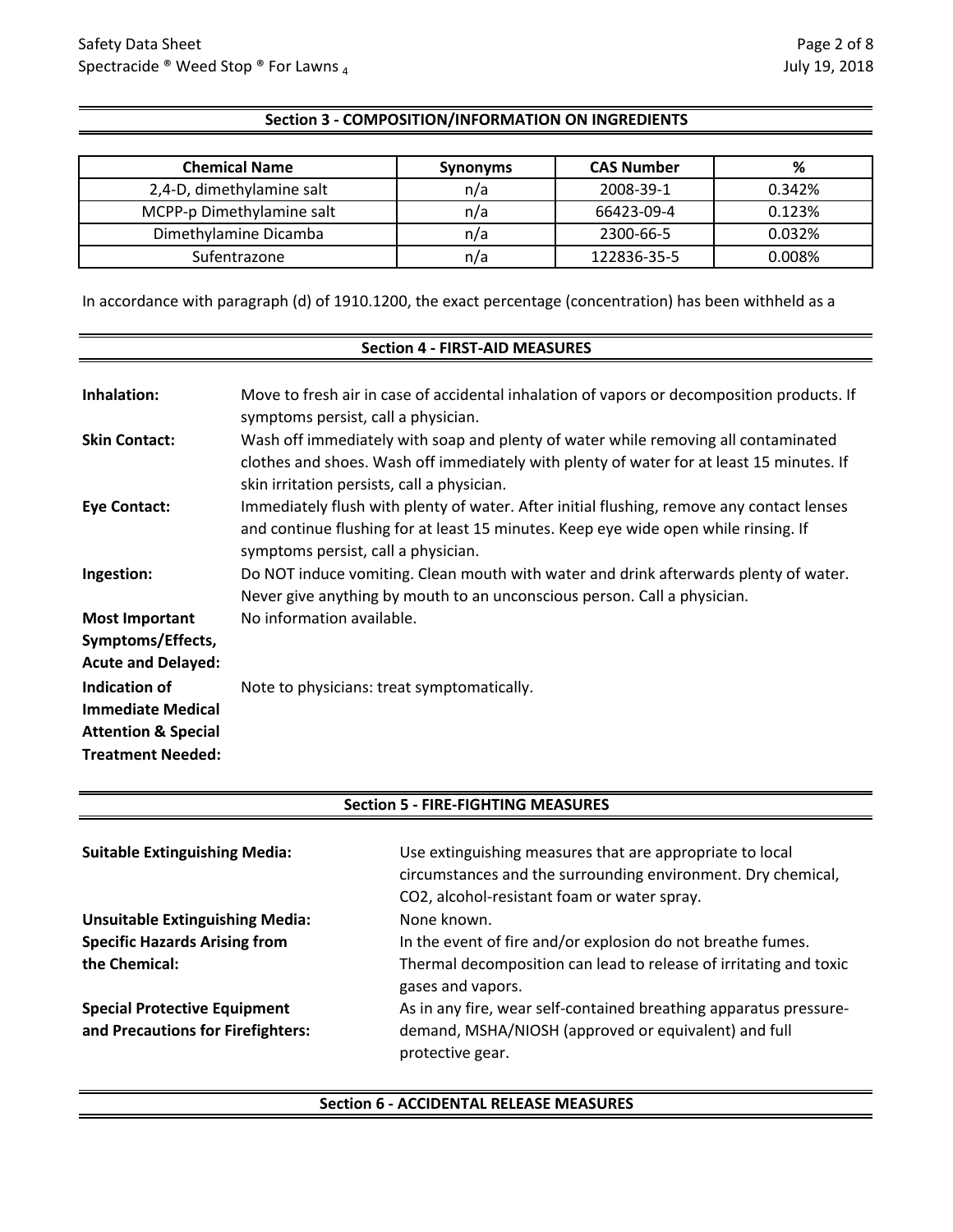Safety Data Sheet Spectracide ® Weed Stop ® For Lawns 4

Page 3 of 8 July 19, 2018

| <b>Personal Precautions, Protective</b><br><b>Equipment and Emergency</b><br><b>Procedures:</b><br><b>Methods and Materials for</b> | Use personal protective equipment as required. Avoid contact with<br>eyes and skin. Evacuate personnel to safe areas. Keep people away<br>from and upwind of spill/leak.<br>Prevent further leakage or spillage if safe to do so. Soak up with                                             |
|-------------------------------------------------------------------------------------------------------------------------------------|--------------------------------------------------------------------------------------------------------------------------------------------------------------------------------------------------------------------------------------------------------------------------------------------|
| <b>Containment and Cleaning Up:</b>                                                                                                 | inert absorbent material. Pick up and transfer to properly labeled<br>containers. After cleaning, flush away traces with water. Prevent<br>product from entering drains. Dam up.                                                                                                           |
| <b>Environmental Precautions:</b>                                                                                                   | Prevent entry into waterways, sewers, basements or confined<br>areas. Do not flush into surface water or sanitary sewer system.<br>Prevent further leakage or spillage if safe to do so. Prevent product<br>from entering drains. See Section 12 for additional ecological<br>information. |

#### **Section 7 - HANDLING AND STORAGE**

**Precautions for Safe Handling:**

**Conditions for Safe Storage, Including any Incompatibilities:**

Ensure adequate ventilation, especially in confined areas. Use personal protective equipment as required. Use with local exhaust ventilation. Do not breathe dust/fume/gas/mist/vapors/spray. Keep out of the reach of children. Keep containers tightly closed in a cool, well-ventilated place. Keep in properly labeled containers. Do not mix with acidic materials.

## **Section 8 - EXPOSURE CONTROLS / PERSONAL PROTECTION**

#### **Control Parameters:**

|                              | <b>Exposure Limits</b>   |                   |                  |                                                 |                     |                           |
|------------------------------|--------------------------|-------------------|------------------|-------------------------------------------------|---------------------|---------------------------|
| <b>Chemical Name</b>         | <b>OSHA PEL</b>          |                   | <b>ACGIH TLV</b> |                                                 | <b>Supplier OEL</b> |                           |
|                              | ppm                      | mg/m <sup>3</sup> | ppm              | mg/m <sup>3</sup>                               | ppm                 | mg/m <sup>3</sup>         |
| 2,4-D, dimethylamine<br>salt | $\overline{\phantom{a}}$ | <b>TWA 10</b>     |                  | <b>TWA 10</b><br>(inhalable<br>fraction $S^*$ ) |                     | NIOSH IDHL:<br>10 TWA: 10 |
| Glutaraldehyde               |                          |                   | 0.05             |                                                 |                     |                           |

#### **Appropriate Engineering Controls:**

Showers, eyewash stations, ventilation systems.

#### **Individual Protective Measures, Such as Personal Protective Equipment:**

| Eye/face protection:      | Tight sealing safety goggles. Face protection shield.               |
|---------------------------|---------------------------------------------------------------------|
| Skin and body protection: | Chemical resistant gloves. Wear long-sleeved shirt, long pants,     |
|                           | socks and shoes.                                                    |
| Respiratory protection:   | If exposure limits are exceeded or irritation is experienced,       |
|                           | NIOSH/MSHA approved respiratory protection should be worn.          |
|                           | Positive-pressure supplied air respirators may be required for high |
|                           | airborne contaminant concentrations. Respiratory protection must    |
|                           | be provided in accordance with current local regulations.           |
|                           |                                                                     |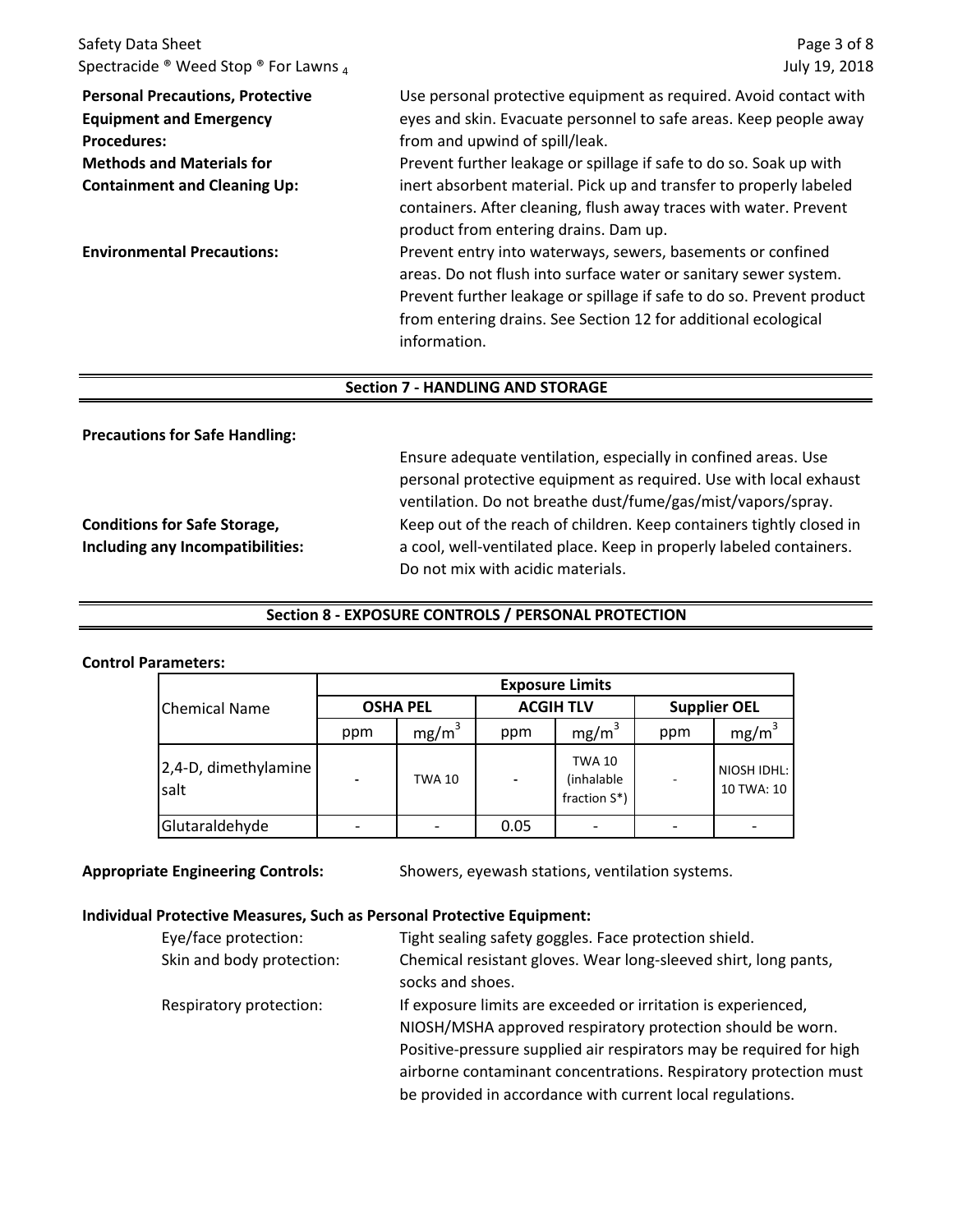General hygiene considerations: When using do not eat, drink or smoke. Wash contaminated clothing before reuse. Regular cleaning of equipment, work area and clothing is recommended.

#### **Section 9 - PHYSICAL AND CHEMICAL PROPERTIES**

| Appearance (physical state,       | Brown liquid      |
|-----------------------------------|-------------------|
| Odor:                             | Amines            |
| <b>Odor Threshold:</b>            | No data available |
| pH:                               | $6.0 - 9.0$       |
| <b>Melting / Freezing Point:</b>  | No data available |
| Initial boiling point and range:  | 100°C / 212°F     |
| <b>Flashpoint:</b>                | >93°C / >200°F    |
| <b>Evaporation Rate:</b>          | No data available |
| Flammability (solid, gas):        | No data available |
| Upper/lower flammability or       |                   |
| explosive limits:                 | No data available |
| Vapor pressure:                   | No data available |
| Vapor density:                    | No data available |
| <b>Relative density:</b>          | 1.003             |
| Solubility(ies):                  | Infinite          |
| Partition coefficient (n-         |                   |
| octanol/water):                   | No data available |
| <b>Auto-ignition temperature:</b> | No data available |
| <b>Decomposition temperature:</b> | No data available |
| <b>Viscosity:</b>                 | No data available |

#### **Section 10 - STABILITY AND REACTIVITY**

| <b>Reactivity:</b>                            | No data available.                             |
|-----------------------------------------------|------------------------------------------------|
| <b>Chemical stability:</b>                    | Stable under recommended storage conditions.   |
| <b>Possibility of hazardous</b><br>reactions: | May produce gasses HCL, NOx, COx when burning. |
| <b>Conditions to avoid:</b>                   | Keep out of reach of children.                 |
| Incompatible materials:                       | Do not mix with acidic materials               |
| <b>Hazardous decomposition</b><br>products:   | None known based on information supplied.      |

#### **Section 11 - TOXICOLOGICAL INFORMATION**

**Information on the likely routes** Inhalation, Ingestion and/or skin or eye contact **of exposure:**

#### **Symptoms related to the physical, chemical and toxicological characteristics:**

| Inhalation:   | No data available.   |
|---------------|----------------------|
| Ingestion:    | No data available.   |
| Skin contact: | Slightly irritating. |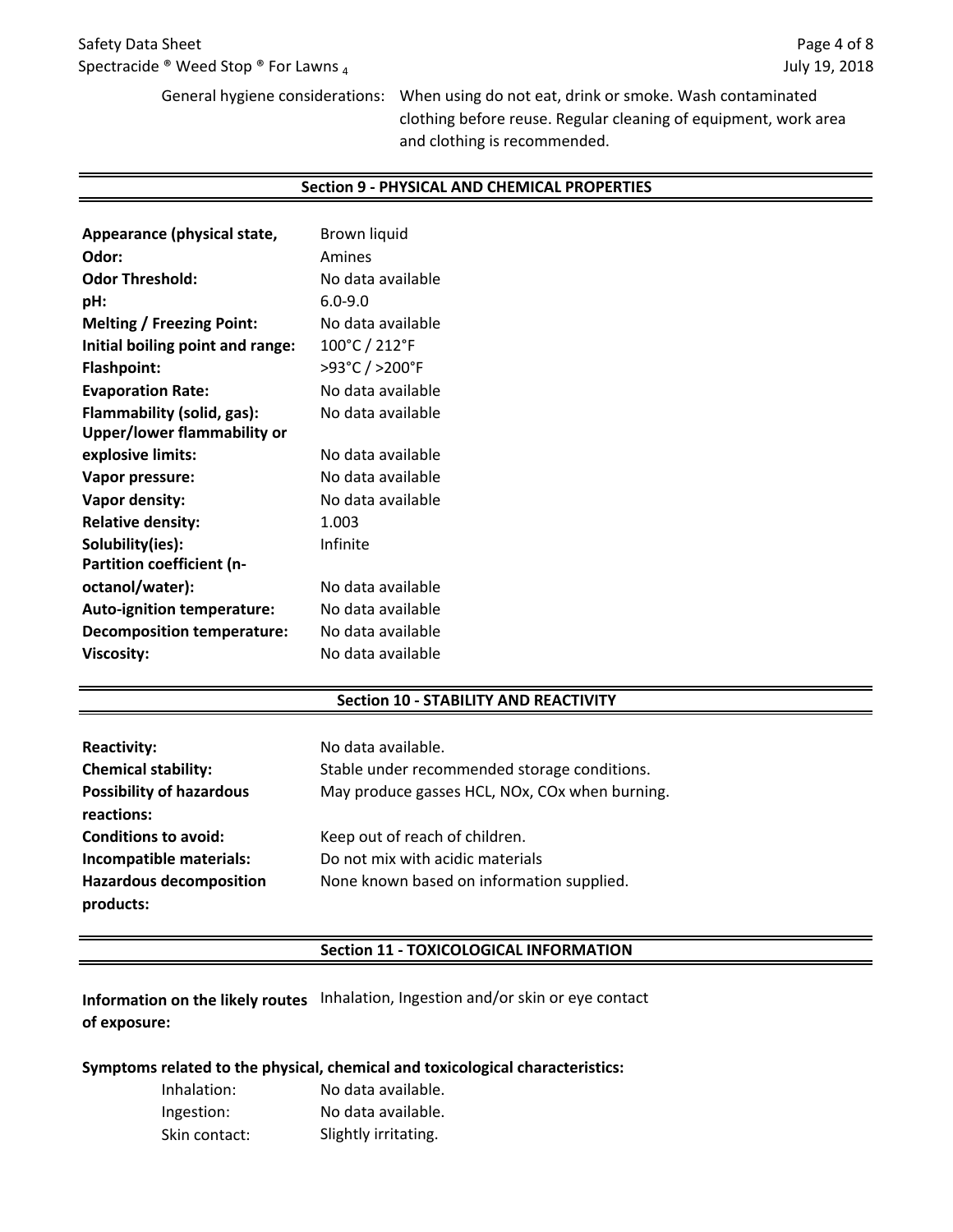## Safety Data Sheet Spectracide ® Weed Stop ® For Lawns 4

| <b>Chemical Name</b>                   | Oral LD50                                  | <b>Dermal LD50</b>      | <b>Inhalation LD50</b> |
|----------------------------------------|--------------------------------------------|-------------------------|------------------------|
| 2,4-D, dimethylamine<br>salt 2008-39-1 | $=625 \text{ mg/kg}$ (Rat)                 | $= 2115$ mg/kg (Rabbit) |                        |
| Dimethylamine<br>diacamba 2300-66-5    | $=2629$ mg/kg (Rat)<br>$=1267$ mg/kg (Rat) | >2 g/kg (Rabbit)        |                        |
| Sulfentrazone 122836<br>$35 - 5$       | $>$ 2600 mg/kg (Rat)                       |                         |                        |

#### **Acute Toxicity Values:**

| <b>Calculated overall Chemical Acute Toxicity Values (ATE)</b> |                   |                    |  |
|----------------------------------------------------------------|-------------------|--------------------|--|
| LD50 (Oral)                                                    | LD50 (Dermal)     | LC50 (inhalation)  |  |
| >5000 mg/kg (rat)                                              | >5000 mg/kg (rat) | $>2.03$ mg/L (rat) |  |

**Eye Contact:** Based on available data, the classification criteria are not met. **Skin Contact:** Based on available data, the classification criteria are not met. **Sensitization:** Based on available data, the classification criteria are not met.

# **Chronic Effects-**

**Carcinogenicity:**

Chemical Listed as a Carcinogen or Potential Carcinogen (NTP, IARC, OSHA):

The International Agency for Research on Cancer (IARC) lists chlorophenoxy herbicides in its Group 2B (limited evidence for Carcinogenicity in humans.) The US EPA has given the chlorophenoxy Herbicides 2,4-D, 2,4-DP, MCPP, and MCPA a Class D classification (not classifiable as to human carcinogenicity). More current 2,4-D lifetime feeding studies in rats and mice did not show carcinogenic effects and a recent World Health Organization (WHO) review of 2,4-D toxicology has concluded that 2,4-D is not a carcinogen. The table below indicates whether each agency has listed any ingredient as a carcinogen.

| <b>Chemical Name</b>                   | <b>ACGIH</b> | <b>IARC</b> | <b>NTP</b> | <b>OSHA</b> |
|----------------------------------------|--------------|-------------|------------|-------------|
| 2,4-D, dimethylamine<br>salt 2008-39-1 |              | Group 2B    |            |             |

*Group 2B - possibly Carcinogenic to Humans IARC (International Agency for Research on Cancer)*

**Reproductive Toxicity: Germ Cell Mutagenicity: STOT-single exposure: STOT-repeated exposure: Aspiration hazard:**

Based on available data, the classification criteria are not met. Based on available data, the classification criteria are not met. Based on available data, the classification criteria are not met. Based on available data, the classification criteria are not met. Based on available data, the classification criteria are not met.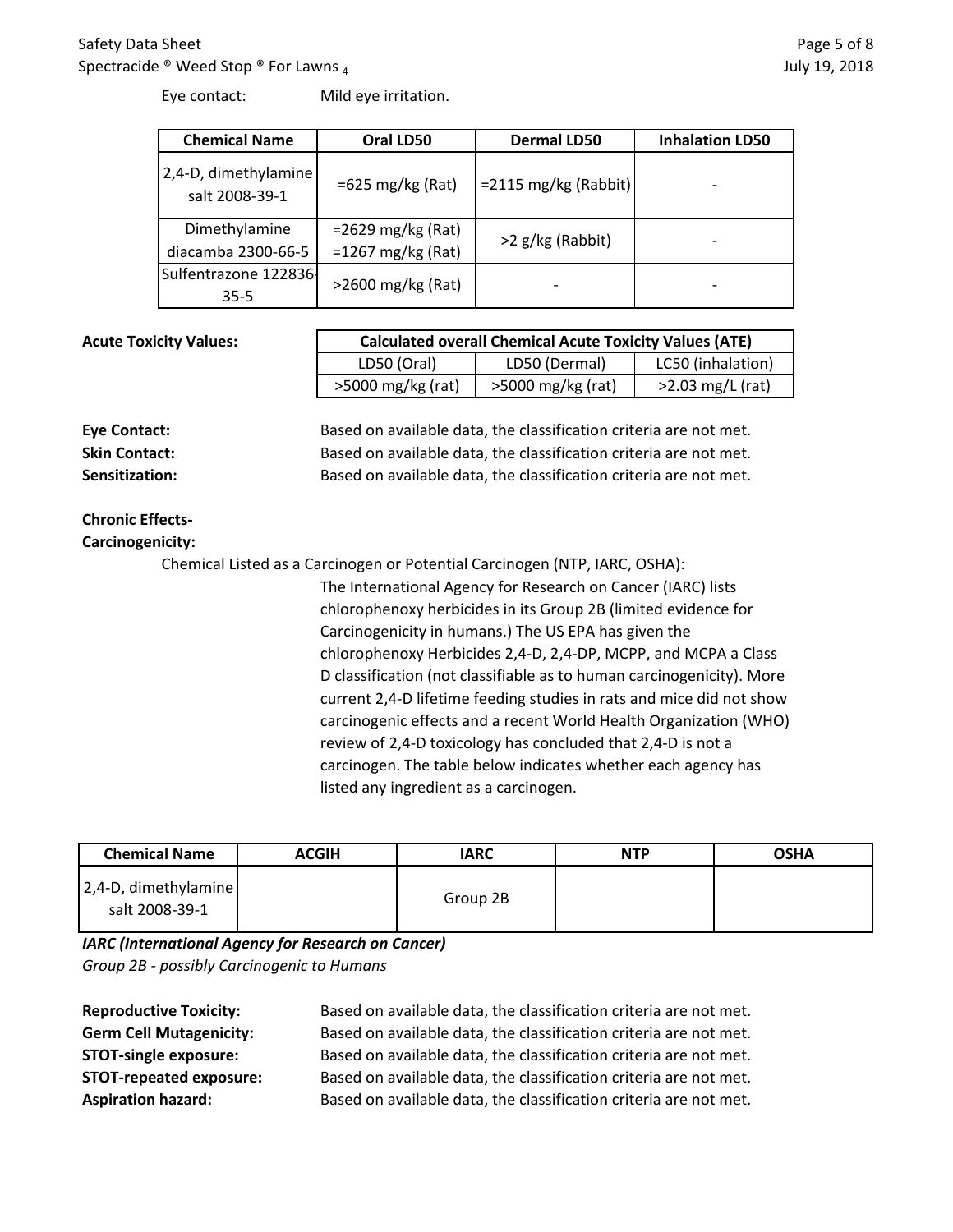| Safety Data Sheet                                                    |                                                                            | Page 6 of 8   |
|----------------------------------------------------------------------|----------------------------------------------------------------------------|---------------|
| Spectracide $\mathcal{O}$ Weed Stop $\mathcal{O}$ For Lawns $\alpha$ |                                                                            | July 19, 2018 |
| <b>Chronic Toxicity:</b>                                             | Repeated contact may cause allergic reactions in very susceptible persons. |               |
|                                                                      | Avoid repeated exposure.                                                   |               |

**Comment:**

All information was generated using the GHS classification criteria for mixtures

#### **Section 12 - ECOLOGICAL INFORMATION**

| <b>Ecotoxicity:</b>               | 0% of the mixture consists of components(s) of unknown hazards to the<br>aquatic environment. |
|-----------------------------------|-----------------------------------------------------------------------------------------------|
| Persistence and degradability:    | No data available                                                                             |
| <b>Bioaccumulative potential:</b> | No data available                                                                             |
| <b>Mobility in soil:</b>          | No data available                                                                             |
| <b>Other adverse effects:</b>     | No data available                                                                             |

#### **Section 13 - DISPOSAL CONSIDERATIONS**

Disposal should be in accordance with applicable regional, national and local laws and regulations. Do not reuse container, unless specified by the manufacturer.

#### **Section 14 - TRANSPORTATION INFORMATION**

**DOT:** Not Regulated for Ground Transpiration

# **Section 15 - REGULATORY INFORMATION**

#### **US EPA Label Information:**

**EPA Pesticide Registration Number** 9688-341-8845

#### **Federal Insecticide, Fungicide, Rodenticide Act Regulations**

This chemical is a pesticide product registered by the Environmental Protection Agency and is subjected to certain labeling requirements under the federal pesticide law. These requirements differ from the classification criteria and hazard information required for safety data sheets, and for workplace labels of non-pesticide chemicals. Following is the hazard information as required on the pesticide label:

#### **EPA Pesticide Label**

CAUTION: KEEP OUT OF REACH OF CHILDREN.

Hazards to Humans and Domestic Animals

CAUTION: Harmful if swallowed. Wash hands before eating, drinking, chewing gum, using tobacco or using the toilet.

First Aid: If swallowed: Call a poison control center or doctor immediate for treatment advice. Have a person sip a glass of water if able to swallow. Do not induce vomiting unless told to by a poison control center or doctor. Do not give anything to an unconscious person.

Have the product and container or label with you when calling a Poison Control Center or doctor, or going for treatment. You may also contact 1-800-917-5438 for emergency medical treatment information.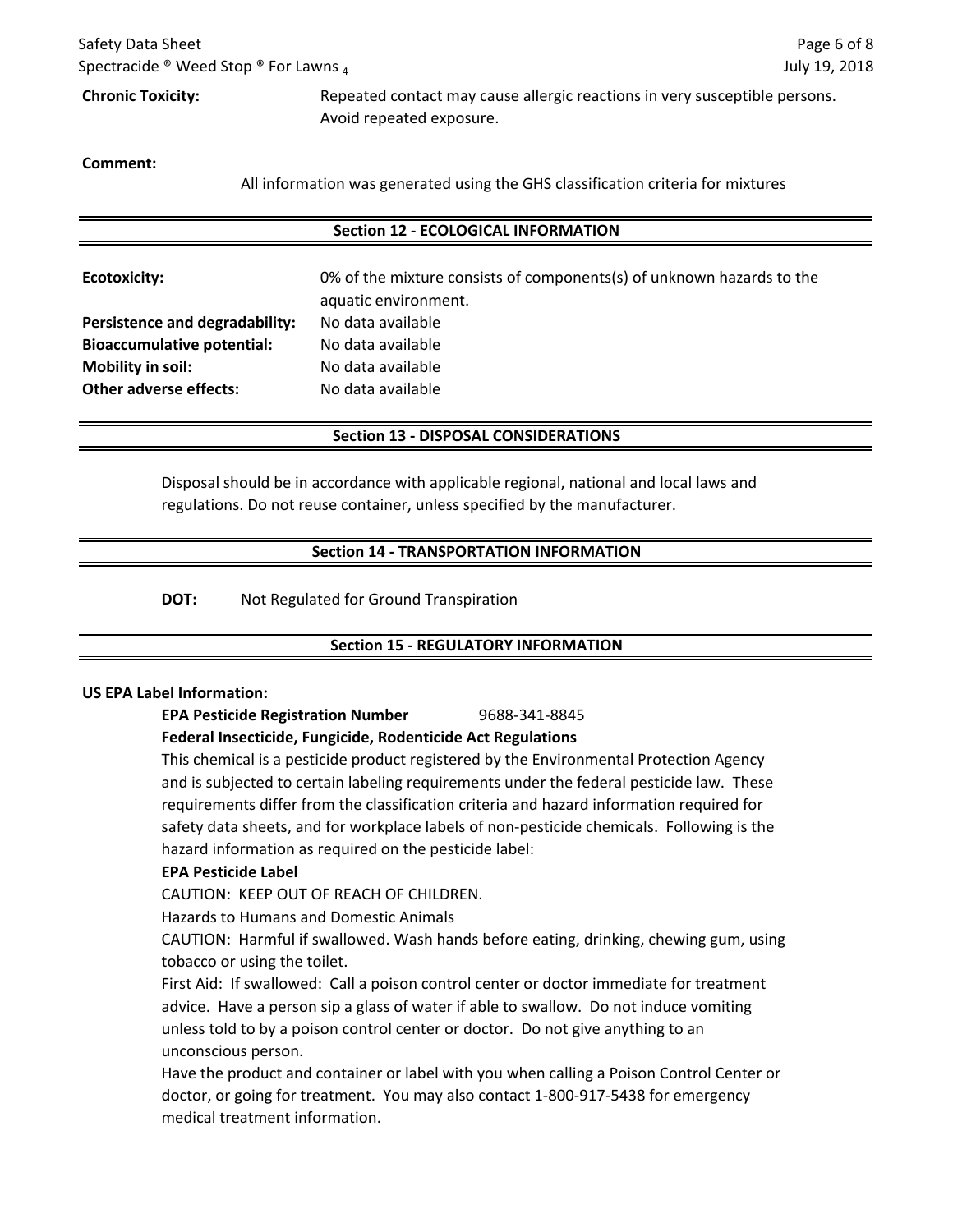ENVIRONMENTAL HAZARDS: This pesticide is toxic to fish and aquatic invertebrates and may adversely affect non-target plants. To protect the environment, do not allow pesticide to enter or run off into storm drains, drainage ditches, gutters or surface waters. Applying this product in calm weather when rain is not predicted for the next 24 hours will help to ensure that wind or rain does not blow or wash pesticide off the treatment area. This chemical has properties and characteristics associated with chemicals detected in groundwater. The use of this chemical in areas where soils are permeable, particularly where the water table is shallow, may result in groundwater contamination. Application around a cistern or well may result in contamination of drinking water or groundwater.

**EPA TSCA Inventory:** All of the components of this product are either on the Toxic Substances Control Act (TSCA) Inventory List or exempt.

**CERCLA Section 103:** Spills of this product over the RQ (reportable quantity) must be reported to the National Response Center.

| <b>Chemical Name</b> | <b>Hazardous</b><br><b>Substances RQs</b> | <b>CERCLA/SARA RQ</b> | <b>Reportable Quantity</b><br>(RQ) |
|----------------------|-------------------------------------------|-----------------------|------------------------------------|
| 2,4-D, dimethylamine |                                           |                       |                                    |
| salt                 | 100                                       | 0.34%                 | 29,240                             |
| 2008-39-1            |                                           |                       |                                    |

#### **SARA Hazard Category (311/312):**

| Acute health hazard:   |  | Yes              |
|------------------------|--|------------------|
| Chronic health hazard: |  | Yes              |
| Fire hazard:           |  | No               |
| Sudden release of      |  | N٥               |
| pressure hazard:       |  |                  |
| Reactive hazard:       |  | N٥               |
|                        |  | Section 313 of T |
|                        |  |                  |

**SARA 313:** Section 313 of Title III of the Superfund Amendments and Reauthorization Act of 1986 (SARA). This product does contain chemicals which are subject to the reporting requirements of the Act and Title 40 of the Code of Federal Regulations, Part 372

| <b>Chemical Name</b>              | <b>SARA 313 - Threshold Values %</b> |  |
|-----------------------------------|--------------------------------------|--|
| Dimethylamine dicamba - 2200-66-5 |                                      |  |

**CWA (Clean Water Act):** This product contains the following substances which are regulated pollutants pursuant to the Clean Water Act (40 CFR 122.21 and 40 CFR 122.42)

#### **US State Regulations:**

US State Right-to-know Regulations: